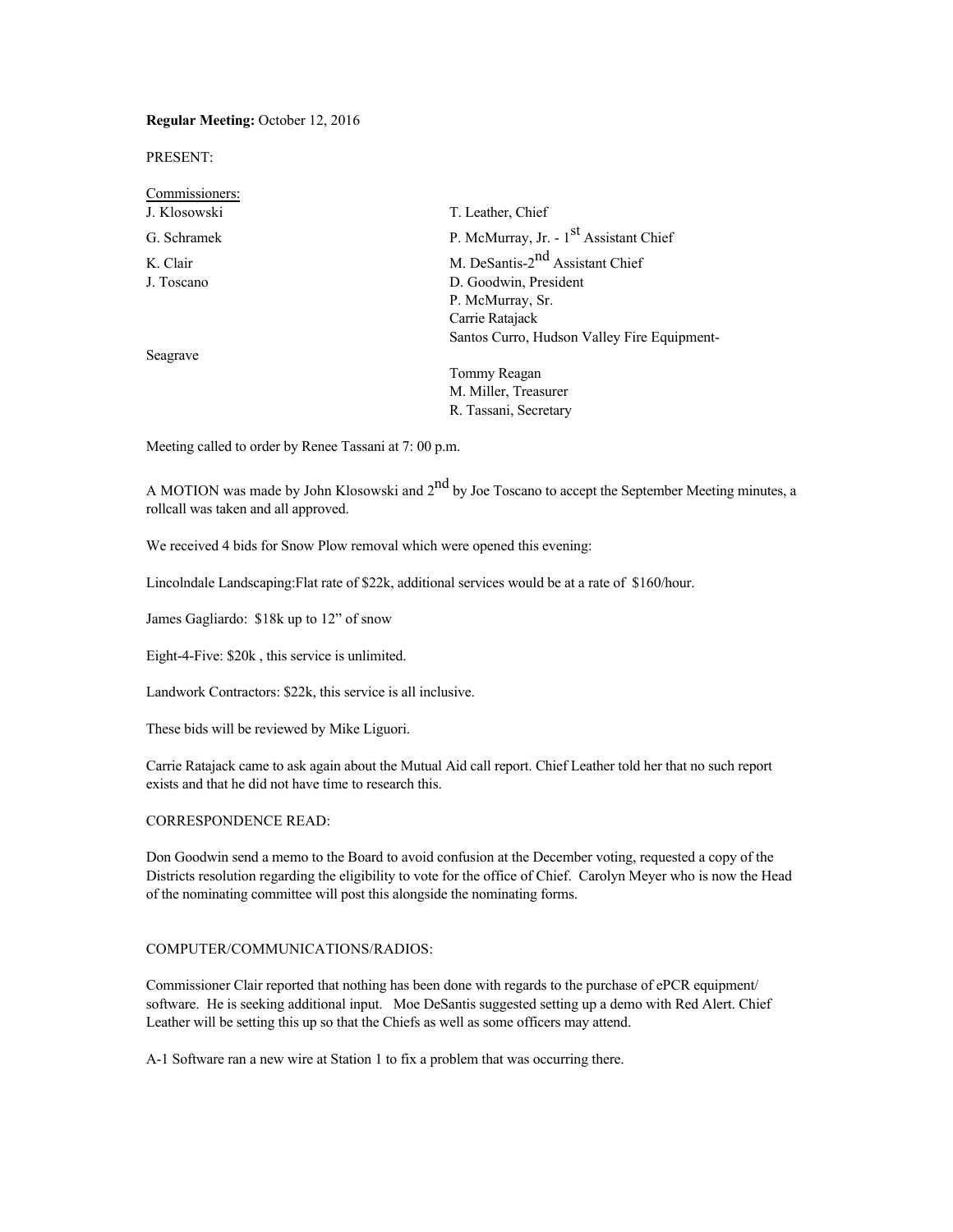# FACILITIES

No new business.

The day room at Station 1 – waiting on heat.

# FIRE AND EMS EQUIPMENT

No new business.

#### FIRE ROADS

Joe Toscano reported that everything is in good shape.

## FIRE PREVENTION

Ken Clair reported that everything is moving along.

### GRANTS/AWARDS

Bruce Colombraro's wife will be working alongside Joe Toscano to assist with grants for the Scott Paks.

Joe Toscano made a MOTION to put a grant for \$1500 in to GrantGuys. Ken Clair 2<sup>nd</sup> that motion. A rollcall was taken and all approved.,

#### INSTALLATION DINNER

The finances of the dinner have been moved to the Brewster Fire Department .This will be paid out of their 2% fund. Gerry Schramek will be keeping everyone posted.

## INSURANCE CLAIMS/VFBL

Gerry Schramek received a request for an insurance claim.

LEGAL CONTACT/REPORTS

Nothing new to report

### LOSAP

Daniel Economico's request has been handled by Joe Toscano.

## EQUIPMENT/FABRICATION

11-6-1 the Hurst tool needs to be relocated.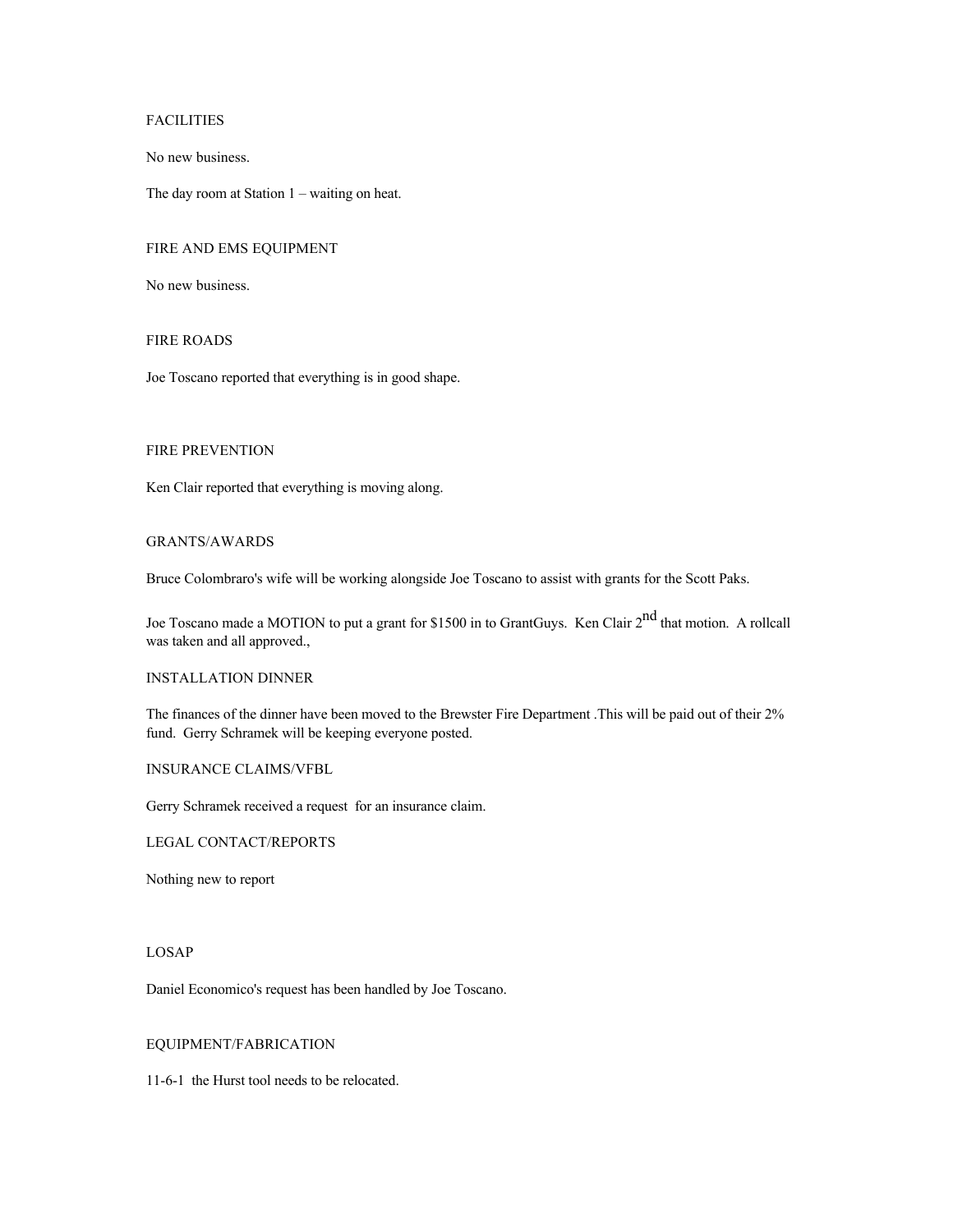Ken Clair put 11-5-1, 11-3-1 and 11-8-1 on Auctions International website for 2 weeks.

#### OSHA MANDATES

Bailout sheet haven't been signed out, gear hasn't been checked.These checkout sheets need to be filled out by the members.

Beginning January 1, 2017, every 3 months it will be required that gear is inspected and bailout sheets are filled out.

### VEHICLE MAINTENANCE

Ruscon is working on the alternator for 11-2-3. The Chiefs cars are in for service.

We received a quote from Specialty Warning Systems for a Cabinet/platform to be mounted in 11-1-2 and 11-1-3 amount of \$3600 each. A MOTION was made by Gerry Schramek and 2<sup>nd</sup> by Joe Toscano to approve these expenditures. A rollcall was taken and all approved.

## RECRUITMENT AND RETENTION

An Application for Linda Hayes was received and reviewed. A MOTION was made by Gerry Schramek and  $2<sup>nd</sup>$  by Joe Toscano to accept this applicant. A rollcall was taken and all approved.

CHIEF'S REPORT Nothing to report.

## EMS

If there is something of special interest on the Fire Department premises the Commissioners need to be notified immediately.

Loaner ambulance is due to arrive next week.

Gerry Schramek made a MOTION that the District sell Ambulance 11-7-2 (2003 Ford Ambulance)

VIN: 1FDXE45F23HA62330 to Peter Lazaro, Engineers Fire Corporation, amount: \$7500 with no warranty expressed or implied. This motion was  $2<sup>nd</sup>$  by K. Clair and approved by all Commissioners.

FUTURE CAPITAL PROJECTS

No new business.

NEW APPARATUS

Santos Curro from Hudson Valley Fire Equipment – Seagrave came to present the specifications of the Ladder, Tanker-Pumper and Brush Truck to the Board of Fire Commissioners.